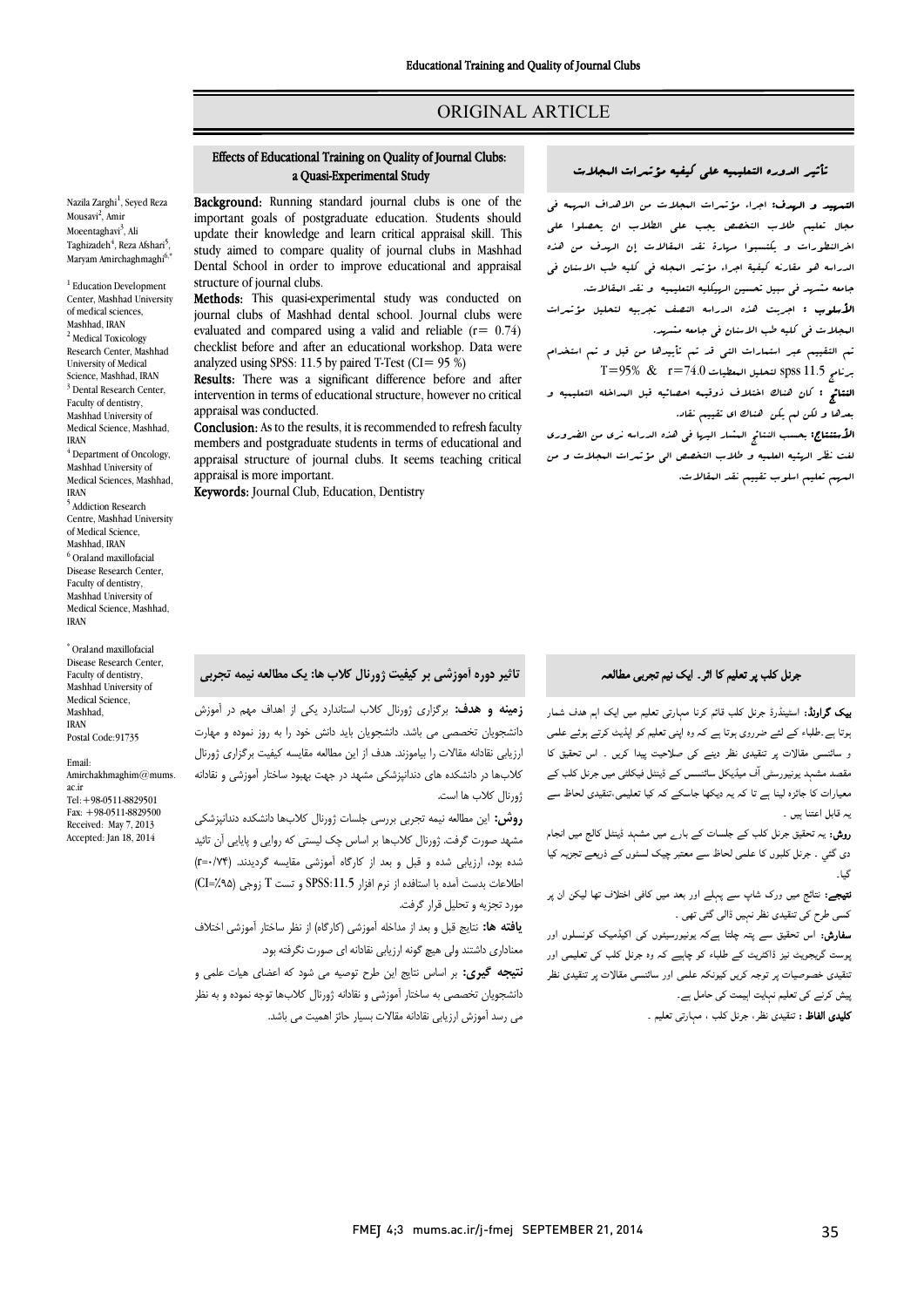$\overline{a}$  $\overline{a}$ 

## INTRODUCTION

 Journal club rooted in history of medical education for over century. (1) Traditionally, journal club was regular meeting properties in medical journals.  $(1, 2, \text{ and } 3)$  Journal clubs improve reading habit, teach critical appraise and apply of a group to discuss papers and critique its clinical articles in clinical setting. (4, 5, and 6)

The first journal club was introduced by Sir William Osler in for reading and discussing new papers  $(5, 7)$ . They were selected based on presenter's or moderator's interest and poorly facilitated or disseminated. Journal clubs familiarized individuals with latest medical literature. In a review by were selected based on current problems of patients and to 1875 (4, 1). At first journal clubs were face to face meeting Glaasious et al, journal clubs were considered well if topics be interested in by group (5).

 In recent years, new generation of journal clubs such as evidence-based journal club has grown in which it would be help the clinician to up-date with current literature/ possible that research to be applied to clinical practice and evidence (8).

 The practice of evidence-based medicine (EBM) has been for undergraduate and post graduate. Helping learners to acquire key appraisal skills during their residency training requires thoughtful curriculum development for applying considered as an important competency for clinicians both the findings into clinical practice (9).

 a teaching method for many years, however, it seems most journal clubs have traditionally selected article in which literature driven is based on the interest of presenter or moderator. Obviously in this process, meetings were nanaged based on passive teacher-centered approaches and<br>no paper was critically appraised. Residents updated just their knowledge by attending in this session and learned nothing on appraised skills. Therefore, authors decided to improve journal clubs by running a one year educational course to present study aimed to report the effect of course on developing educational and critical appraisal structure of In Mashhad dental school, journal clubs have been applied as managed based on passive teacher-centered approaches and develop both educational and critical aspects of them. The journal clubs in Mashhad dental school.

#### METHODS

 This quasi- experimental study was conducted on journal clubs of Mashhad dental school. Journal clubs were observed in two steps, before and after educational course. by a checklist. Validity and reliability of this checklist were confirmed in pilot study conducted in oral medicine department. The content validity was confirmed by In the first step, journal clubs were observed and evaluated educationists and reliability by test-retest  $(r=0.74)$ .

 postgraduate education, they were included in this study. However, data of eight department were analyzed, department of oral medicine was excluded because the study was pilot in this department; two other departments were also excluded, because they did not participate in<br>training course As all eleven departments of Mashhad dental school had training course.

 Researchers planned their educational course based on these observations. No feedback was given to departments. After first observation a 5-hours workshop was planned to Ten departments of dental school were observed. teach "How to run a journal club?"

 Eight department out of 10 were attended. Head of department, head of postgraduate education, and two selected faculty members attended from these departments. 32 faculty members participated in the workshop. They of journal club are Educational structure of journal club in terms of consistency with curriculum and its syllabi and principles of critique. A two week interval was given to them to get ready for post-intervention observation. After<br>two weeks, the second observation was conducted. In these sessions researchers gave feedback and assist them to correct their mistakes. Data were analyzed by SPSS using were thought what journal club is, and what the objectives them to get ready for post-intervention observation. After paired T-Test.  $(CI=95%)$ 

 school authorities as well as participants were informed of conducting the research and explained the aim and Ethical considerations were followed; EDC and dental methodology of study in educational setting.

٦

٦

# **RESULTS**

 This quasi-experimental study was conducted on 109 faculty members of eleven Departments of Mashhad dental school, as 9 faculty member from oral medicine Department participated in pilot study, they were discarded, and so, and 44 females) from 10 Departments. Mean age of analysis was conducted on 100 faculty member (56 males participants was 43.03 years with range of 28-63.

 Study tool was a 22-item valid and reliable checklist. The score was between 0-22. The maximum acquired score mean score of 8.6 out of 22. After intervention (workshop), journal clubs of different Departments were observed and checklist was completed. After intervention, the maximum score was increased significantly to 17 out of 22 with mean before intervention was 9 and the minimum was 7 with the score of 16.2.  $(P<0.05)$ 

Before intervention, focused items were paper selection based on curriculum, good presentation, using proper audiovisual media, time management, physical environment just in terms of content and based on clinical experiment of faculty members. Just all faculty members of five Departments participated in journal clubs regularly and in and facilities; however, group discussion was performed other Departments most of them participated.

 running journal club, however, participation of related faculty members and resident evaluation as well as critical After intervention, Departments had regular plan for appraisal of papers were ignored.

## DISCUSSION

 Journal clubs have been well-established as a means for academics and students to talk about study and their topics of interest .The structure of journal clubs varies from institution to institution, and profession to profession. with new topics and discuss research articles and improve However, most tend to meet regularly to update themselves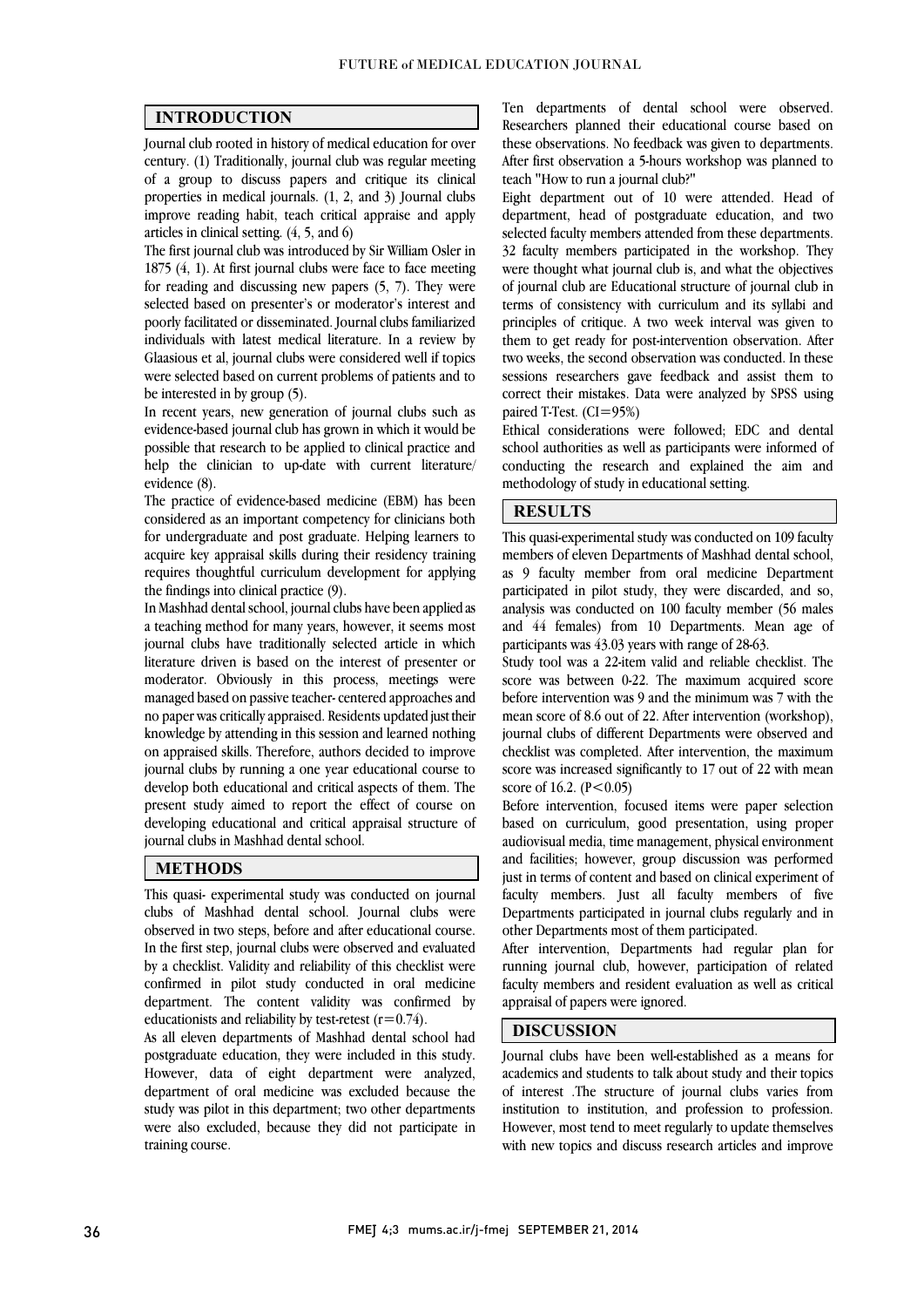their understanding of research design, statistics and critical appraisal methods. Some overlapping goals include developing critical analysis skills, promoting design, statistics and critical appraisal methods. Some overlapping the value of research and scholarship, and net working with peers (10). Fortunately, journal clubs are well-covered in the health sciences professional literature (11, 12, 13, and 5) and were newly the attention of two systematic reviews<br>that observe journal clubs and their effectiveness as tools for continuing education (10.11). The papers described many processes of effective journal clubs. Over 80% papers reported that journal club intervention was effective in miproving knowiedge and cruical appraisal skills. Few<br>papers reported on the psychometric properties of their outcome instruments. No paper reported on the translation of evidence from journal club into clinical practice. (10,11) Journal club is an educational meeting that planned to U<br>keeping new with literature and the practicality of applying<br>study results to patients. goals include developing critical analysis skills, promoting 3) and were newly the attention of two systematic reviews improving knowledge and critical appraisal skills. Few educate students about critical appraisal, the importance of study results to patients.

 As to the findings, there was a significant difference between journal clubs before and after educational and selecting proper papers, however, no critical appraisal intervention ( $p < 0.05$ ) in terms of educational structure was occurred in journal club sessions.

 Crank-patton et al surveyed the program directors of general surgery regarding journal club. Although 65% of the that their journal club was important, few programs performed any systematic or formal evaluation of their surveyed directors had a journal club and most indicated journal club(14).

 But in Sadeghi research the difference between evidence evidence was dramatic.( 41.6% of the evidence based journal clubs were level  $1$  and 83.3% of traditional journal clubs were in the 4th level of evidence) .This is most likely due to predilection of the journal club members to our sessions (15). In the present study, use of proper papers based on higher level of evidence in related area was based and traditional journal clubs regarding the levels of narrative review articles before introduction of EBM in to significantly improved.

 are not inherent in the technology, but depend upon collaborative activities between themselves and with their teachers (16). The results highlight two main challenges to the successful incorporation of online discussion boards in Garrison showed that the learning benefits for the students

 dental education. These are curriculum design and teacher development. Contemporary teaching approaches in dental education should focus more on developing critical thinking and reflective learning skills amongst students. be designed in a way that learning is situated within the learning activities. In the present study, active participation or residents was significantly improved in the area of<br>educational structure. They had to read paper and participate in group discussion because it was closely This in turn requires that the learning environment should context of the curriculum and there should be planned preof residents was significantly improved in the area of related with their evaluation.

 Evidence based journal clubs can be very useful in Improving the quanty of presented articles in the journal<br>clubs and are invaluable for teaching EBM. These journal clubs should be set up after teaching the principal of EBM to the member of journal club to ensure the most influence improving the quality of presented articles in the journal on medical practice (16)

 improved but residents and staffs were not able to critique these articles. So practice-based learning and improvement Our research revealed that education of journal clubs is one of the more difficult and challenging competencies.

 The limitation of this study was improvement structure of in pilot study. Evidence-based medicine needs critical appraisal, as well. It includes asking a clinical question, finding the best evidence, and applying the evidence in clinical setting. Therefore, further research is necessary conducted in pilot study in order to evaluate journal clubs journal clubs not critical appraisal skills as it was conducted following training course on critical appraisal skills as much better.

 The dental residents at MUMS are generally unfamiliar with equeational journal club, find EB skills difficult to master,<br>and have identified a lack of quality evidence in dentistry. The literature is rich on achievement of EB changes in the workplace and educational interventions that are effective. Change implementation is possible with careful planning and preparation. we described an educational moder that<br>improved resident satisfaction and perceived educational value. While future studies should be done examining more defined outcomes, the current data suggests critical appraise and EBM- journal clubs could be used effectively in  $\overline{a}$ educational journal club, find EB skills difficult to master, and preparation. We described an educational model that other programs to improve journal clubs.

#### ACKNOWLEDGEMENT

 Authors offer their special thanks to EDC and Mashhad Dental School for their valuable help in conducting this study.

#### **REFERENCES**

- 1. Linzer M. The journal club and medical education: over one hundred years of unrecorded history. Postgraduate medical
- journal 1987; 63:475-8 Dwarakanath LS,Khan KS. Modernizing the journal club. Hosp Med, 2000; 16:425-7

3. Sidorov J.How are internal medicine residency journal clubs organized, and what makes them successful? Arch intern med.1995; 155:1193-97

 4. Kleinpell RN. Rediscovering the value of the journal club. American journal of critical care.2002;11(5):412-14

i<br>I

 5. Misra UK, Kalita J,Nair PP. traditional journal club: A continuing problem. J Assoc Physicians India. 2007; 55:343-6.

 6. Stange KC,Miller WL, McLellan LA, Gotler RS, Phillips WR, Acbeson LS, Grabtree BF et al. Annals journal club: it's

 time to get radical. Ann Fam Med. 2006; 1:196-7<br>ما. 7

7. Jacobs JL, Thomas S. The feature of journal club. Medinfo, 2004; 1663-4

 8. Mukherjee RAS, Owen K, Hollins S. Evaluating qualitative papers in a club: Apilot study. Education and training, multidisciplinary evidence-based journal psychiatric Bulletin, 2006; 30:31-34

9. Hatala R, Keitz SA, Wilson MC, Guyatt

j

l